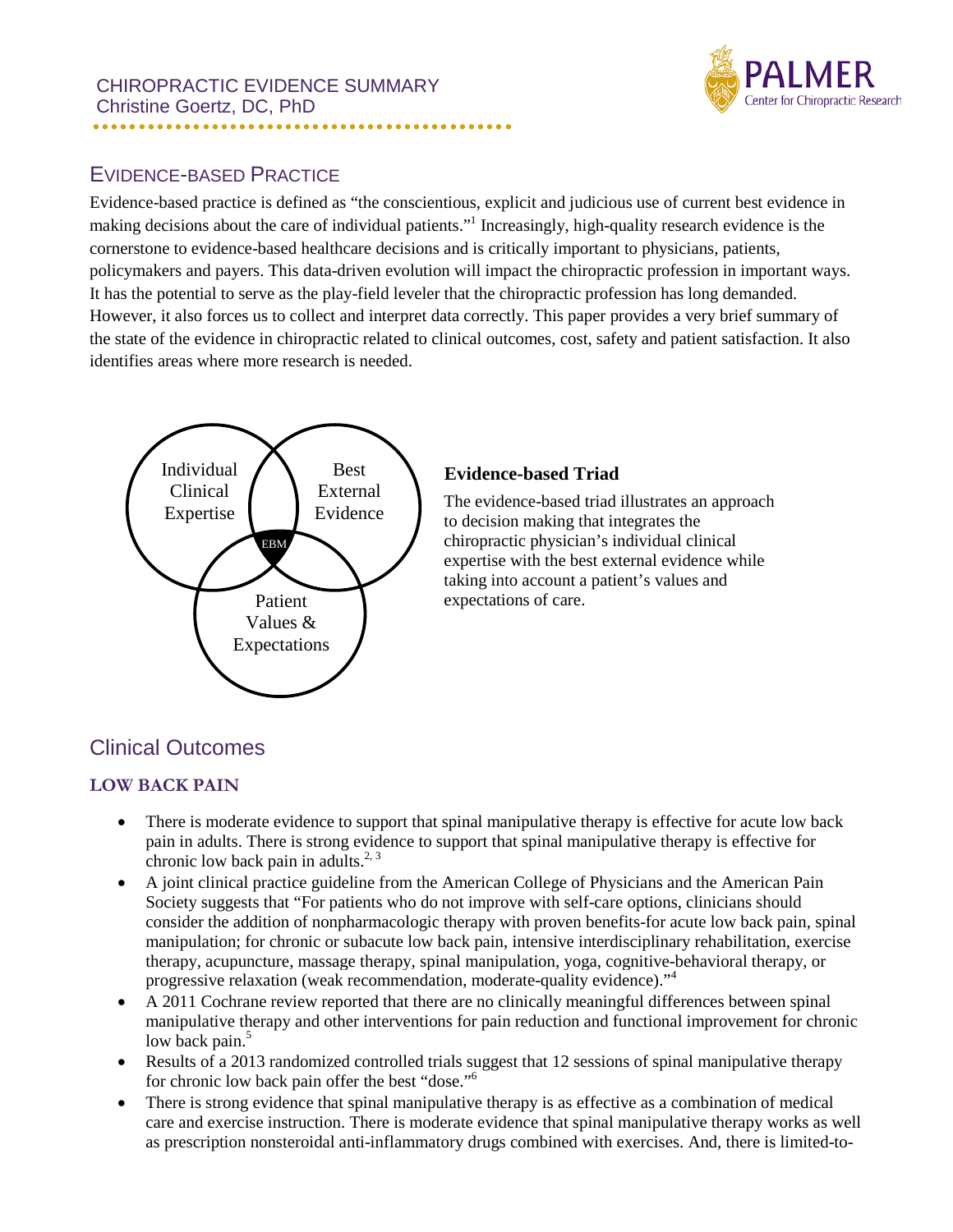moderate evidence that spinal manipulative therapy works better than physical therapy and home exercise.<sup>7</sup>

#### **NECK PAIN**

- Results of a 2008 best evidence synthesis by the Bone and Joint Decade 2000-2010 Task Force on Neck Pain and Its Associated Disorders found that manual therapy combined with exercise was more effective than other noninvasive interventions for neck pain.<sup>8</sup>
- In a 2012 randomized controlled trial, spinal manipulative therapy was more effective than medication for acute and sub-acute neck pain for both short and long term outcomes.<sup>9</sup>

#### **HEADACHE**

- Studies indicate that spinal manipulative (SM) therapy is effective for cervicogenic and migraine headaches.<sup>2, 10</sup>
- A 2008 literature review suggests that spinal manipulative therapy of the cervical spine may prevent migraines as well as amitriptyline and may be effective for tension-type headaches.<sup>1</sup>
- Spinal manipulative therapy may be as effective as propranolol and topiramate for prophylaxis of migraine headache.<sup>12</sup>

## Risks

- The rate of serious complications is  $5\n-10$  per 10 million adjustments.<sup>14</sup>
- There is no evidence of excess risk of VBA stroke associated with chiropractic care compared to primary care. Increased risks of VBA stroke associated with chiropractic and PCP visits are likely due to patients with headache and neck pain from VBA dissection seeking care before their stroke.<sup>13</sup>
- Possible side effects from SMT to the cervical spine include light-headedness or dizziness, sweating or a flushed feeling. These symptoms may occur right after a treatment and usually last only a few minutes $^{23-27}$
- Muscle or joint pain, fatigue, or muscle stiffness or soreness are also possible following spinal manipulation, generally lasting less than 24 hours.<sup>23-27</sup>

## **Costs**

- Lower overall episode costs of care when low back pain treatment is initiated with DC as compared to care initiated with MD. 15
- Chiropractic users with neck and back problems did not have higher levels of overall healthcare spending when compared to medical users in a nationally representative sample.<sup>16</sup>
- Direct costs associated with Medicare's 2005-2007 Demonstration could have been substantially lower had DCs in Chicago area counties responded similarly to other demonstration counties.<sup>17</sup>
- A 2013 prospective population-based cohort study of 1,885 workers found that only 1.5% of workers whose first provider was a chiropractic physician had lumbar spine surgery within 3 years compared with 42.7% of patients whose first provider was a surgeon.<sup>18</sup>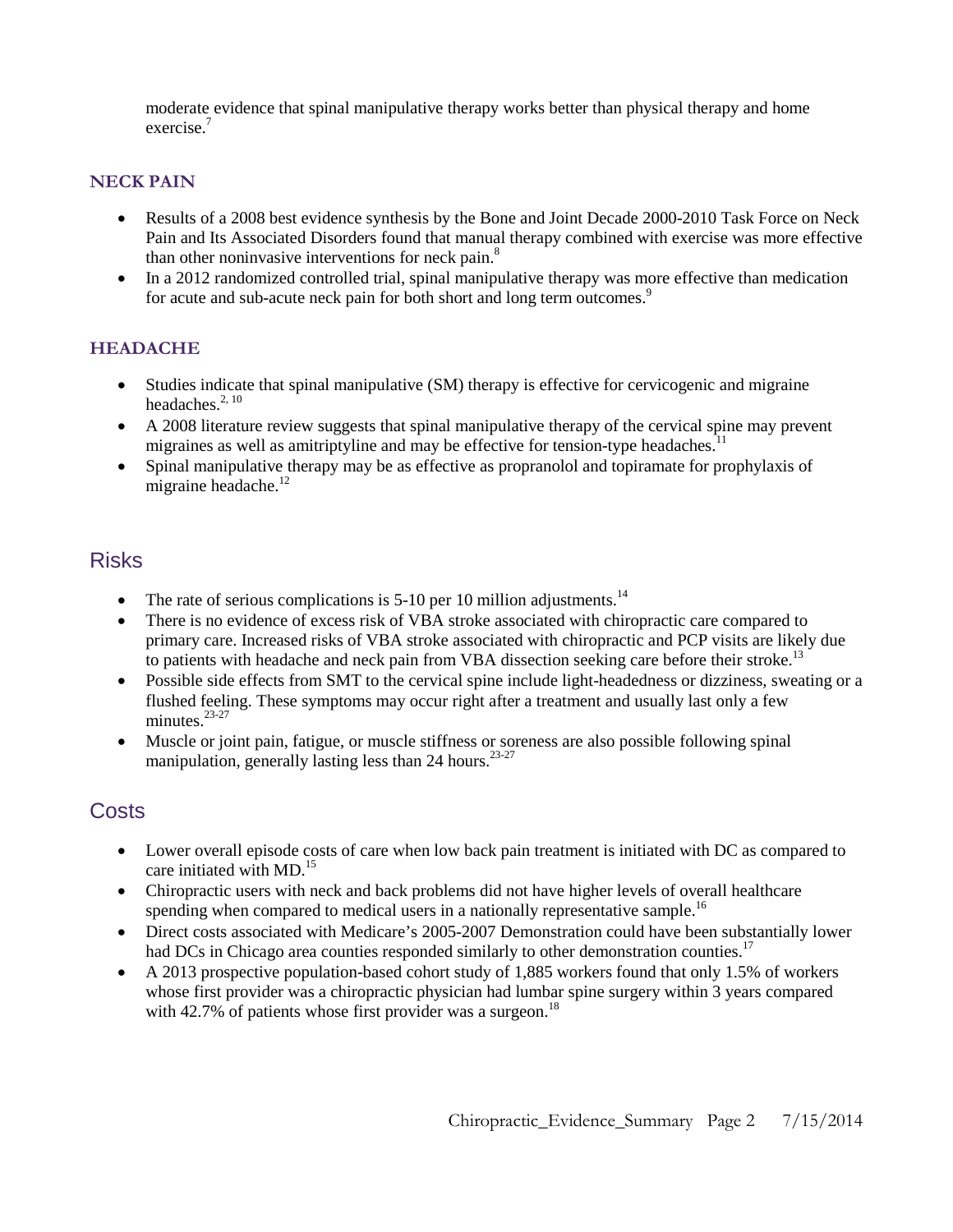# Patient Satisfaction

- Chiropractic patients are more satisfied than medical patients with their back care providers after 4 weeks of treatment.<sup>19</sup>
- Back pain patients are more satisfied with chiropractic care than with medical care.<sup>20-22</sup>

## WHAT DO WE NOT KNOW?

## Evidence Gaps

### **WHY ARE THERE GAPS IN WHAT WE KNOW ABOUT CHIROPRACTIC?**

- Study results don't apply to all patient populations.
- Different studies use different methods to answer the same general question.
- Study design flaws, especially with studies that were conducted more than 10 years ago.
- Results from two or more studies may not be the same.
- In many areas we don't have enough studies, especially for conditions that are not musculoskeletal in nature.
- Quality of studies is sometimes poor from a clinical and/or scientific perspective.

### **WHAT QUESTIONS NEED TO BE ANSWERED?**

- Can we predict which patients are most likely to respond best to chiropractic care?
- How well do DCs deliver prevention and wellness care?
- Do different chiropractic techniques have different patient outcomes?
- What happens when you combine therapies (PT, massage, etc.) with adjustments?
- Why do clinicians in private practice experience more dramatic outcomes than found in clinical trials?
- How does chiropractic help patients that are pediatric, elderly, or pregnant?
- How effective and reliable are DC diagnostic techniques?

### **SUMMARY: WHAT CAN WE SAY?**

- Chiropractic management for low back pain, neck pain, and headache is as good as or better than other forms of conservative medical care.
- There is a very low risk of serious adverse events.
- Patient satisfaction with chiropractic is very high.
- Chiropractic care costs no more, and perhaps a bit less, than other conservative treatments for back and neck pain.